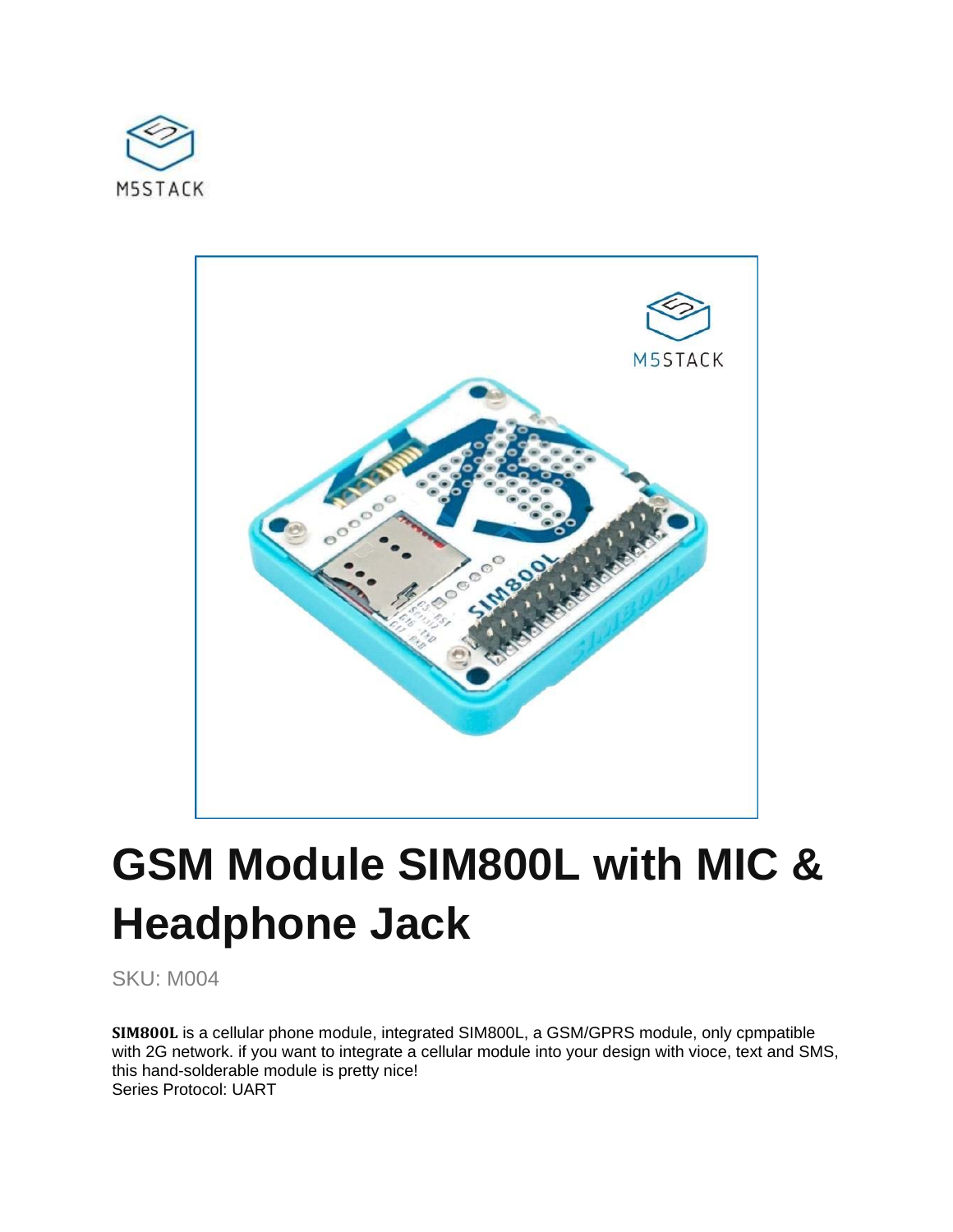## **Product Features**

- 3.5 mm phone audio jack
- MIC (MIC is disable by default. To enable it, you will need to weld a 0 ohm resistor at MIC-EN )
- Supply voltage: 3.8V 4.2V
- Recommended supply voltage: 4V
- Power consumption: sleep mode < 2.0mA idle mode < 7.0mA GSM transmission (avg): 350 mA GSM transmission (peak): 2000mA
- Module size: 25 x 23 mm
- Interface: UART (max. 2.8V) and AT commands
- SIM card socket: microSIM (bottom side)
- Supported frequencies: Quad Band (850 / 950 / 1800 /1900 MHz)
- Antenna connector: IPX
- Spring Antenna on board
- Status signaling: LED
- Working temperature range:  $-40$  do  $+85$   $^{\circ}$  C

### **Kit includes**

1x M5Stack SIM800L Module

# **Applications**

- Nitrogen dioxide alarm
- Automatic Web Spider SMS-notifier
- Remote meter reading system

## **PinMap**

#### **SIM800**

| SIM800 Pin | ESP32 Chip    |
|------------|---------------|
| <b>TXD</b> | U2RXD(GPIO16) |
| <b>RXD</b> | U2TXD(GPIO17) |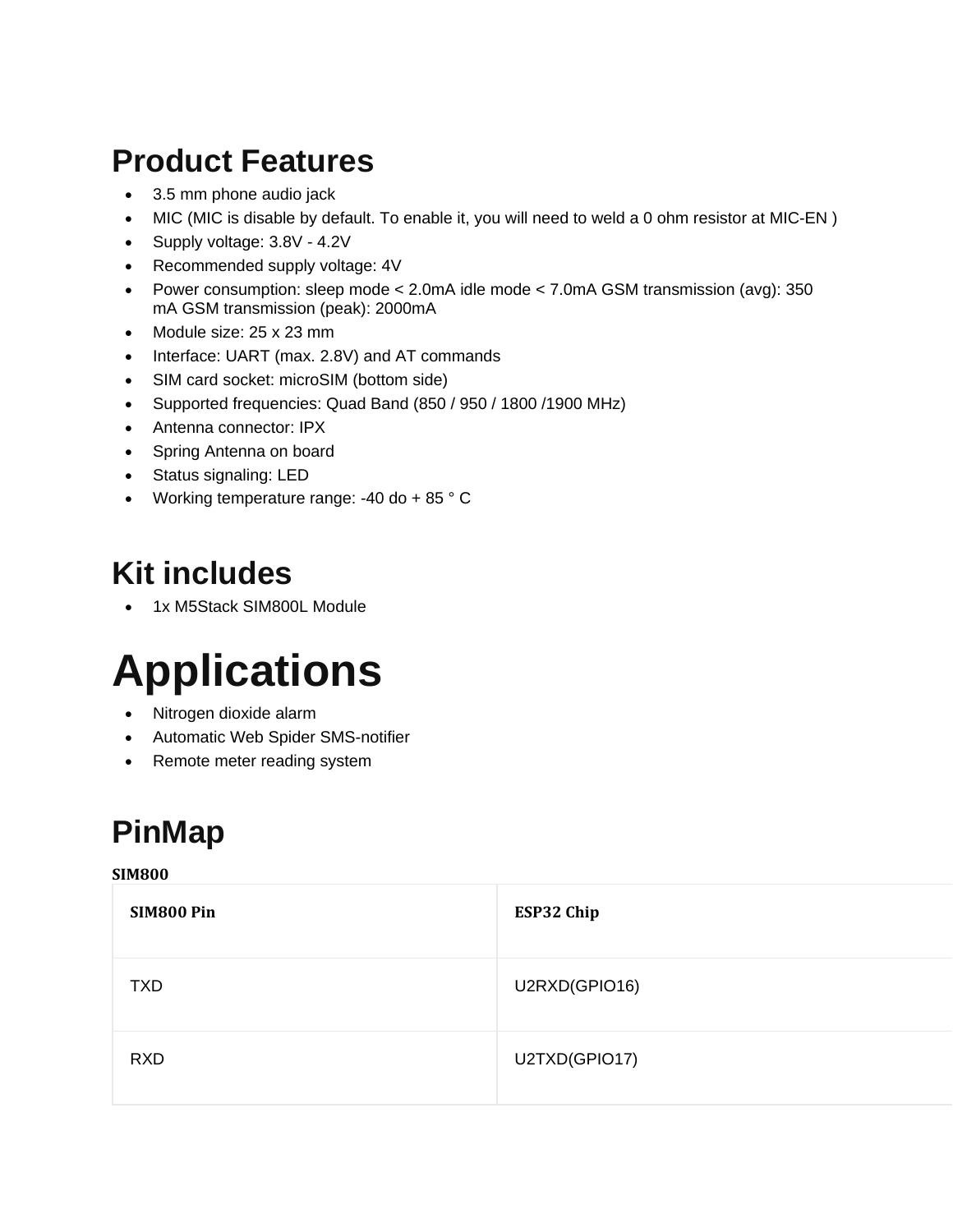| SIM800 Pin | ESP32 Chip        |
|------------|-------------------|
| <b>RST</b> | GPIO <sub>5</sub> |

### **Schematic**